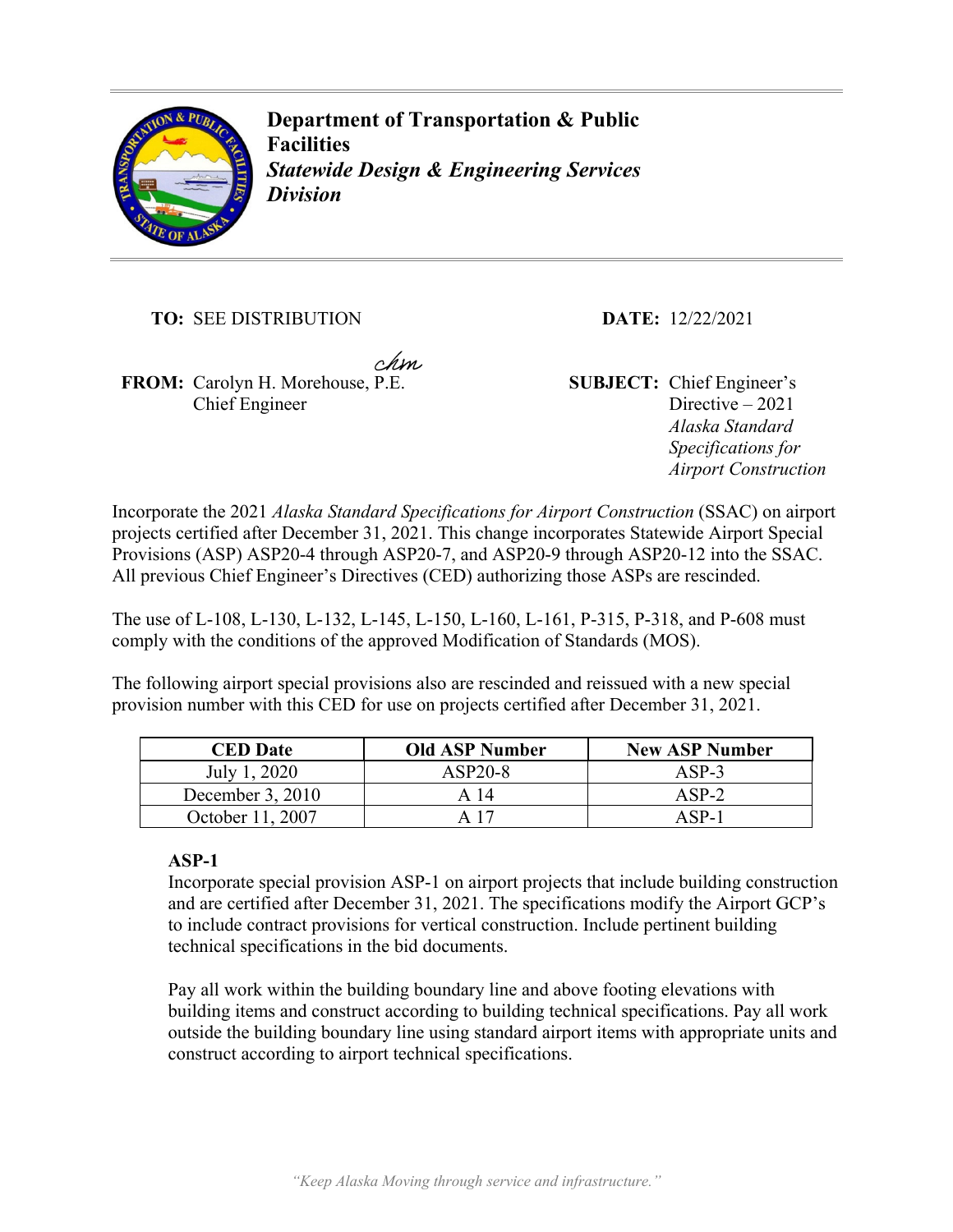#### **ASP-2**

Incorporate special provision ASP-2 on airport projects when fifty percent or more of the "primary construction items" in the engineer's estimate (for the construction contract) is made up of the sum of the L bid items. Construction Engineering and project development costs are not included in the engineer's estimate for the construction contract. "Primary construction items" are all bid items except:

- Contractor Furnished Services (G-100 through G-715)
- Erosion, Sediment, and Pollution Control (P-641)
- Archaeological Monitoring (P-648)
- Hazardous Area Barriers (P-670)
- Runway and Taxiway Closure Markers (P-671)
- Floating Silt Curtain (P-684)
- $\bullet$  Fiber Roll (P-686)

# Example:

L (Sum of all L items) = Total estimate amount for the sum of all the L items that will be included in the Contract.

 $PCI<sub>a</sub>$  (Primary Construction Itemsairports) = Total contract estimate minus items in the list above.

```
Include Statewide Special Provision ASP-2 if: 
(L)(PCI<sub>a</sub>) is greater than 50%
```
# **ASP-3**

Incorporate special provision ASP-3 on airport projects certified after December 31, 2021 when the barge displacement method of weighing is necessary.

The following CEDs are rescinded effective January 1, 2022, and their covered ASPs are reissued with a new special provision number.

| <b>CED</b> Date   | <b>Old ASP Number</b> | <b>New ASP Number</b> |
|-------------------|-----------------------|-----------------------|
| December 30, 2019 | $ASP20-1$             | $ASP-4$               |
|                   | $ASP20-2$             | $ASP-5$               |
|                   | $ASP20-3$             | $ASP-6$               |
| April 28, 2017    | AS22                  | $ASP-7$               |
| October 30, 2015  | <b>SSP 39</b>         | $ASP-8$               |

# **ASP-4, ASP-5, ASP-6**

Incorporate the following ASPs on airport projects certified after December 31, 2021 when applicable structures are included in the project:

- ASP-4 Item S-142 Equipment Storage Building
- ASP-5 Item S-143 Fuel Tank
- ASP-6 Item S-146 Passenger Waiting Shelter